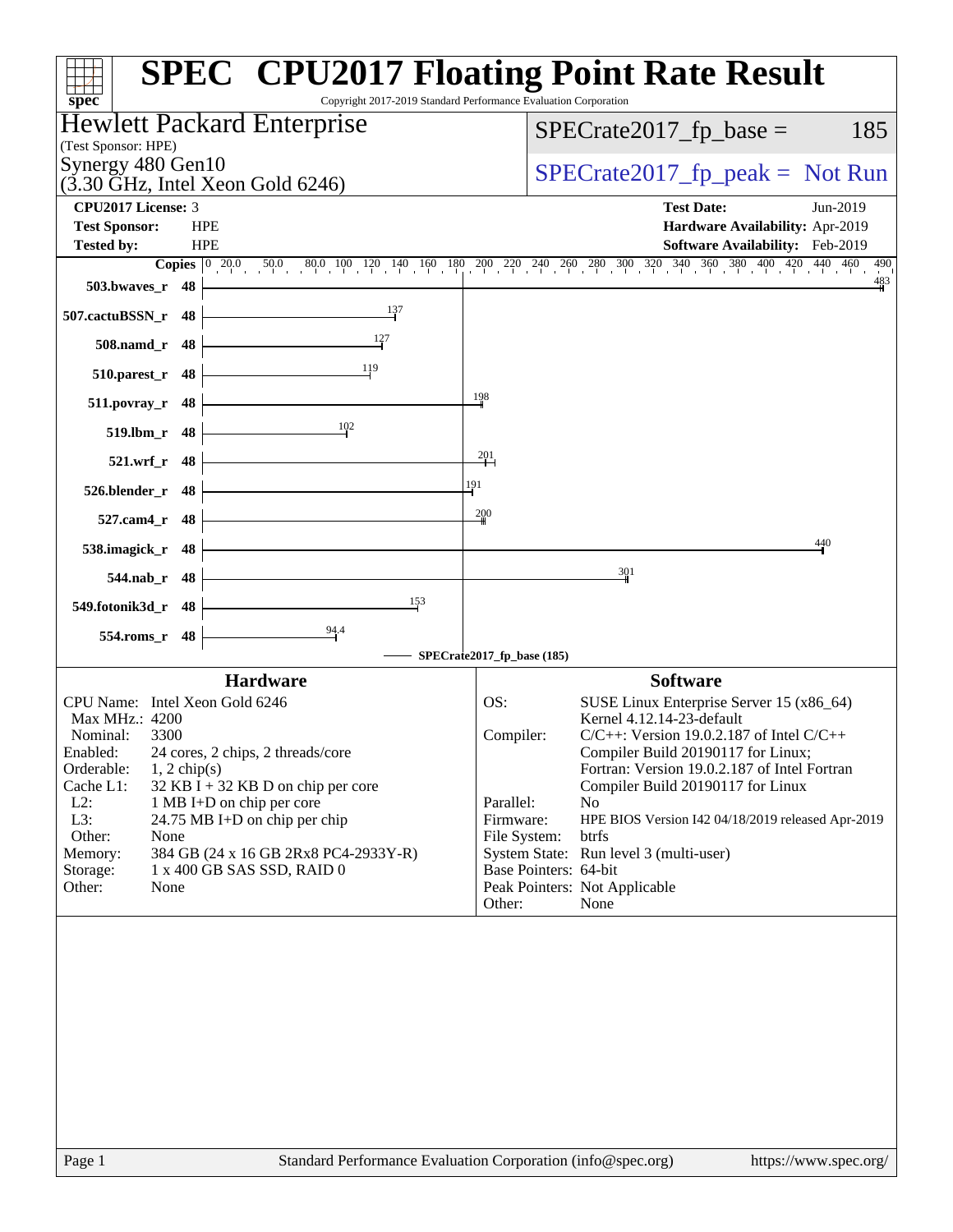# **[spec](http://www.spec.org/)**

# **[SPEC CPU2017 Floating Point Rate Result](http://www.spec.org/auto/cpu2017/Docs/result-fields.html#SPECCPU2017FloatingPointRateResult)**

Copyright 2017-2019 Standard Performance Evaluation Corporation

### Hewlett Packard Enterprise

(Test Sponsor: HPE)

 $(3.30 \text{ GHz}, \text{Intel Xeon}$  Gold 6246)

 $SPECTate2017<sub>fr</sub> base = 185$ 

## Synergy 480 Gen10  $SPECrate2017$  fp\_peak = Not Run

**[CPU2017 License:](http://www.spec.org/auto/cpu2017/Docs/result-fields.html#CPU2017License)** 3 **[Test Date:](http://www.spec.org/auto/cpu2017/Docs/result-fields.html#TestDate)** Jun-2019 **[Test Sponsor:](http://www.spec.org/auto/cpu2017/Docs/result-fields.html#TestSponsor)** HPE **[Hardware Availability:](http://www.spec.org/auto/cpu2017/Docs/result-fields.html#HardwareAvailability)** Apr-2019 **[Tested by:](http://www.spec.org/auto/cpu2017/Docs/result-fields.html#Testedby)** HPE **[Software Availability:](http://www.spec.org/auto/cpu2017/Docs/result-fields.html#SoftwareAvailability)** Feb-2019

#### **[Results Table](http://www.spec.org/auto/cpu2017/Docs/result-fields.html#ResultsTable)**

|                                            | <b>Base</b>   |                |            |                | <b>Peak</b> |                |       |               |                |              |                |              |                |              |
|--------------------------------------------|---------------|----------------|------------|----------------|-------------|----------------|-------|---------------|----------------|--------------|----------------|--------------|----------------|--------------|
| <b>Benchmark</b>                           | <b>Copies</b> | <b>Seconds</b> | Ratio      | <b>Seconds</b> | Ratio       | <b>Seconds</b> | Ratio | <b>Copies</b> | <b>Seconds</b> | <b>Ratio</b> | <b>Seconds</b> | <b>Ratio</b> | <b>Seconds</b> | <b>Ratio</b> |
| 503.bwayes_r                               | 48            | 1001           | 481        | 996            | 483         | 997            | 483   |               |                |              |                |              |                |              |
| 507.cactuBSSN r                            | 48            | 446            | 136        | 445            | 137         | 445            | 137   |               |                |              |                |              |                |              |
| $508$ .namd $r$                            | 48            | 357            | 128        | 359            | 127         | 360            | 127   |               |                |              |                |              |                |              |
| 510.parest_r                               | 48            | 1056           | <u>119</u> | 1056           | 119         | 1058           | 119   |               |                |              |                |              |                |              |
| 511.povray_r                               | 48            | 567            | 198        | 565            | 198         | 568            | 197   |               |                |              |                |              |                |              |
| $519$ .lbm $r$                             | 48            | 495            | 102        | 496            | <b>102</b>  | 496            | 102   |               |                |              |                |              |                |              |
| $521$ .wrf r                               | 48            | 536            | 201        | 519            | 207         | 534            | 201   |               |                |              |                |              |                |              |
| 526.blender r                              | 48            | 381            | 192        | 382            | <u> 191</u> | 382            | 191   |               |                |              |                |              |                |              |
| $527$ .cam $4r$                            | 48            | 424            | 198        | 421            | 200         | 419            | 201   |               |                |              |                |              |                |              |
| 538.imagick_r                              | 48            | 271            | 440        | 271            | 441         | 271            | 440   |               |                |              |                |              |                |              |
| $544$ .nab r                               | 48            | 268            | 302        | 268            | <u>301</u>  | 269            | 300   |               |                |              |                |              |                |              |
| 549.fotonik3d r                            | 48            | 1228           | 152        | 1226           | 153         | 1226           | 153   |               |                |              |                |              |                |              |
| $554$ .roms_r                              | 48            | 808            | 94.4       | 803            | 95.0        | 809            | 94.2  |               |                |              |                |              |                |              |
| $SPECrate2017$ fp base =<br>185            |               |                |            |                |             |                |       |               |                |              |                |              |                |              |
| $SPECrate2017_fp_peak =$<br><b>Not Run</b> |               |                |            |                |             |                |       |               |                |              |                |              |                |              |
|                                            |               |                |            |                |             | - - -          | .     |               | $\sim$ $\sim$  |              | $\sim$ $\sim$  |              |                |              |

Results appear in the [order in which they were run.](http://www.spec.org/auto/cpu2017/Docs/result-fields.html#RunOrder) Bold underlined text [indicates a median measurement.](http://www.spec.org/auto/cpu2017/Docs/result-fields.html#Median)

#### **[Submit Notes](http://www.spec.org/auto/cpu2017/Docs/result-fields.html#SubmitNotes)**

 The numactl mechanism was used to bind copies to processors. The config file option 'submit' was used to generate numactl commands to bind each copy to a specific processor. For details, please see the config file.

### **[Operating System Notes](http://www.spec.org/auto/cpu2017/Docs/result-fields.html#OperatingSystemNotes)**

 Stack size set to unlimited using "ulimit -s unlimited" Transparent Huge Pages enabled by default Prior to runcpu invocation Filesystem page cache synced and cleared with: sync; echo 3 > /proc/sys/vm/drop\_caches runcpu command invoked through numactl i.e.: numactl --interleave=all runcpu <etc>

### **[General Notes](http://www.spec.org/auto/cpu2017/Docs/result-fields.html#GeneralNotes)**

Environment variables set by runcpu before the start of the run: LD\_LIBRARY\_PATH = "/home/cpu2017\_u2/lib/ia32:/home/cpu2017\_u2/lib/intel64"

 Binaries compiled on a system with 1x Intel Core i9-7900X CPU + 32GB RAM memory using Redhat Enterprise Linux 7.5 NA: The test sponsor attests, as of date of publication, that CVE-2017-5754 (Meltdown) is mitigated in the system as tested and documented.

**(Continued on next page)**

| Page 2 | Standard Performance Evaluation Corporation (info@spec.org) | https://www.spec.org/ |
|--------|-------------------------------------------------------------|-----------------------|
|--------|-------------------------------------------------------------|-----------------------|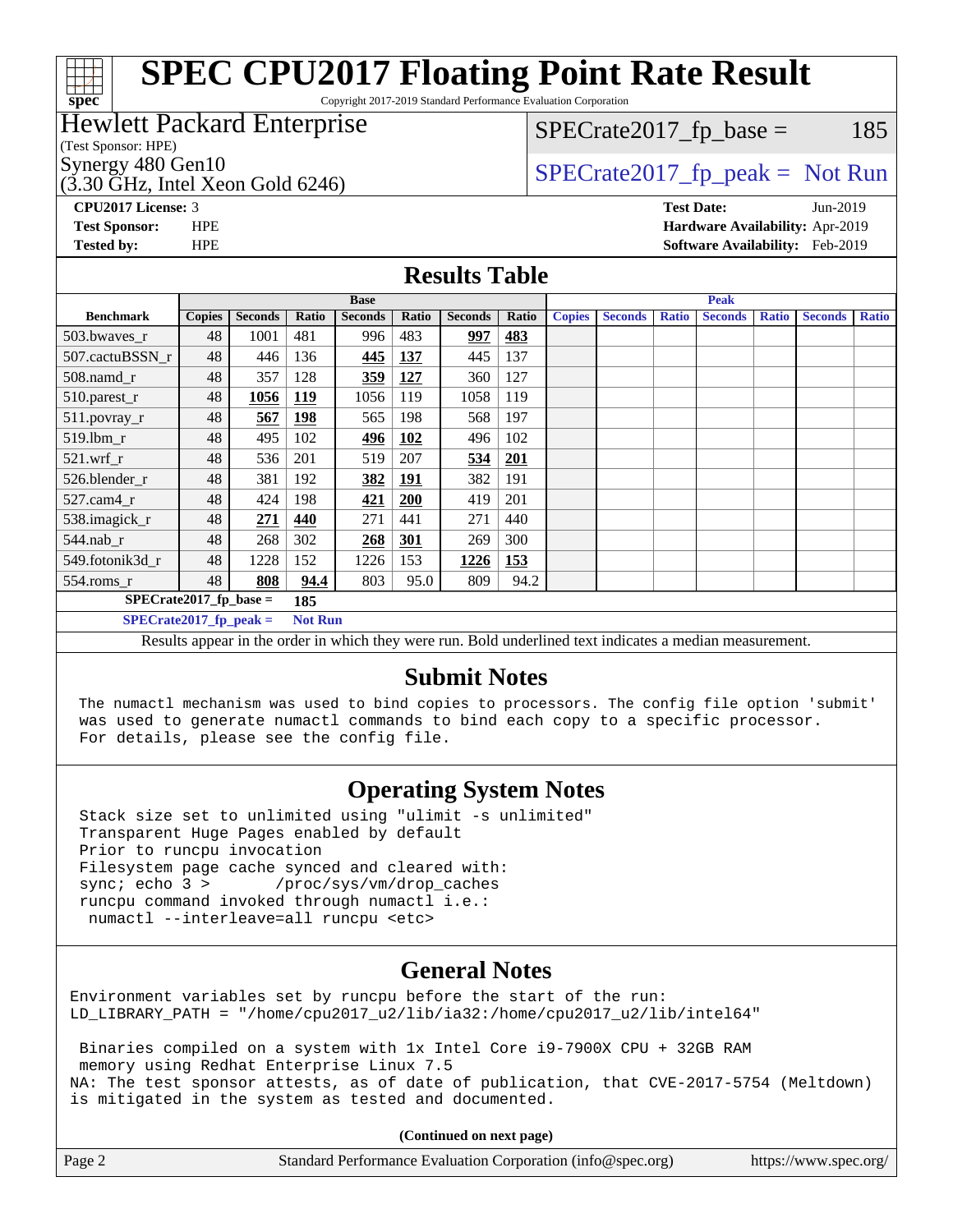# **[SPEC CPU2017 Floating Point Rate Result](http://www.spec.org/auto/cpu2017/Docs/result-fields.html#SPECCPU2017FloatingPointRateResult)**

Copyright 2017-2019 Standard Performance Evaluation Corporation

### Hewlett Packard Enterprise

 $SPECTate2017<sub>fr</sub> base = 185$ 

#### (Test Sponsor: HPE)

(3.30 GHz, Intel Xeon Gold 6246)

Synergy 480 Gen10  $SPECrate2017$  fp\_peak = Not Run

**[spec](http://www.spec.org/)**<sup>®</sup>

**[Tested by:](http://www.spec.org/auto/cpu2017/Docs/result-fields.html#Testedby)** HPE **[Software Availability:](http://www.spec.org/auto/cpu2017/Docs/result-fields.html#SoftwareAvailability)** Feb-2019

**[CPU2017 License:](http://www.spec.org/auto/cpu2017/Docs/result-fields.html#CPU2017License)** 3 **[Test Date:](http://www.spec.org/auto/cpu2017/Docs/result-fields.html#TestDate)** Jun-2019 **[Test Sponsor:](http://www.spec.org/auto/cpu2017/Docs/result-fields.html#TestSponsor)** HPE **[Hardware Availability:](http://www.spec.org/auto/cpu2017/Docs/result-fields.html#HardwareAvailability)** Apr-2019

#### **[General Notes \(Continued\)](http://www.spec.org/auto/cpu2017/Docs/result-fields.html#GeneralNotes)**

Yes: The test sponsor attests, as of date of publication, that CVE-2017-5753 (Spectre variant 1) is mitigated in the system as tested and documented. Yes: The test sponsor attests, as of date of publication, that CVE-2017-5715 (Spectre variant 2) is mitigated in the system as tested and documented.

#### **[Platform Notes](http://www.spec.org/auto/cpu2017/Docs/result-fields.html#PlatformNotes)**

Page 3 Standard Performance Evaluation Corporation [\(info@spec.org\)](mailto:info@spec.org) <https://www.spec.org/> BIOS Configuration: Thermal Configuration set to Maximum Cooling Memory Patrol Scrubbing set to Disabled LLC Prefetch set to Enabled LLC Dead Line Allocation set to Disabled Enhanced Processor Performance set to Enabled Workload Profile set to General Throughput Compute Workload Profile set to Custom Energy/Performance Bias set to Balanced Performance Sysinfo program /home/cpu2017\_u2/bin/sysinfo Rev: r5974 of 2018-05-19 9bcde8f2999c33d61f64985e45859ea9 running on sy480g10-2 Tue Jun 11 10:30:15 2019 SUT (System Under Test) info as seen by some common utilities. For more information on this section, see <https://www.spec.org/cpu2017/Docs/config.html#sysinfo> From /proc/cpuinfo model name : Intel(R) Xeon(R) Gold 6246 CPU @ 3.30GHz 2 "physical id"s (chips) 48 "processors" cores, siblings (Caution: counting these is hw and system dependent. The following excerpts from /proc/cpuinfo might not be reliable. Use with caution.) cpu cores : 12 siblings : 24 physical 0: cores 0 1 2 4 9 10 11 16 17 18 19 27 physical 1: cores 0 1 2 4 9 10 11 16 17 18 19 26 From lscpu: Architecture: x86\_64 CPU op-mode(s): 32-bit, 64-bit Byte Order: Little Endian  $CPU(s):$  48 On-line CPU(s) list: 0-47 Thread(s) per core: 2 Core(s) per socket: 12 Socket(s): 2 NUMA node(s): 4 Vendor ID: GenuineIntel **(Continued on next page)**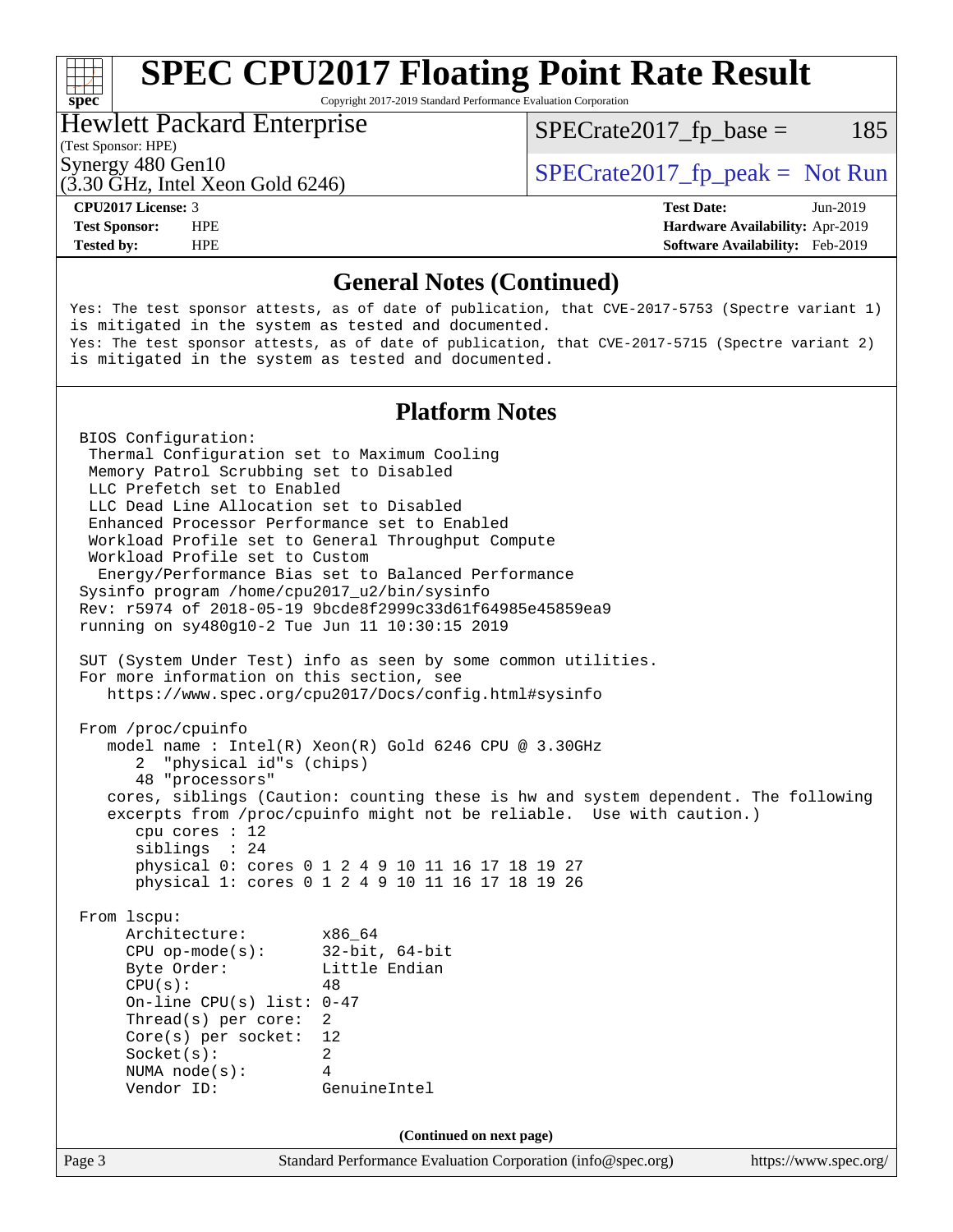#### $\begin{matrix} & \ + \ + \end{matrix}$ **[spec](http://www.spec.org/)**

# **[SPEC CPU2017 Floating Point Rate Result](http://www.spec.org/auto/cpu2017/Docs/result-fields.html#SPECCPU2017FloatingPointRateResult)**

Copyright 2017-2019 Standard Performance Evaluation Corporation

### Hewlett Packard Enterprise

 $SPECrate2017_fp\_base = 185$ 

(Test Sponsor: HPE)

 $(3.30 \text{ GHz}, \text{Intel Xeon Gold } 6246)$ 

Synergy 480 Gen10<br>  $\begin{array}{r} \text{SPECTate2017\_fp\_peak = Not Run} \\ \text{SPECTate2017\_fp\_peak = Not Run} \end{array}$ 

**[CPU2017 License:](http://www.spec.org/auto/cpu2017/Docs/result-fields.html#CPU2017License)** 3 **[Test Date:](http://www.spec.org/auto/cpu2017/Docs/result-fields.html#TestDate)** Jun-2019 **[Test Sponsor:](http://www.spec.org/auto/cpu2017/Docs/result-fields.html#TestSponsor)** HPE **[Hardware Availability:](http://www.spec.org/auto/cpu2017/Docs/result-fields.html#HardwareAvailability)** Apr-2019 **[Tested by:](http://www.spec.org/auto/cpu2017/Docs/result-fields.html#Testedby)** HPE **[Software Availability:](http://www.spec.org/auto/cpu2017/Docs/result-fields.html#SoftwareAvailability)** Feb-2019

#### **[Platform Notes \(Continued\)](http://www.spec.org/auto/cpu2017/Docs/result-fields.html#PlatformNotes)**

| CPU family:                                  | 6                                                                                    |  |  |  |  |  |
|----------------------------------------------|--------------------------------------------------------------------------------------|--|--|--|--|--|
| Model:                                       | 85                                                                                   |  |  |  |  |  |
| Model name:                                  | $Intel(R)$ Xeon $(R)$ Gold 6246 CPU @ 3.30GHz                                        |  |  |  |  |  |
| Stepping:                                    | 7                                                                                    |  |  |  |  |  |
| CPU MHz:                                     | 3300.000                                                                             |  |  |  |  |  |
| BogoMIPS:                                    | 6600.00                                                                              |  |  |  |  |  |
| Virtualization:                              | $VT - x$                                                                             |  |  |  |  |  |
| L1d cache:                                   | 32K                                                                                  |  |  |  |  |  |
| Lli cache:                                   | 32K                                                                                  |  |  |  |  |  |
| L2 cache:                                    | 1024K                                                                                |  |  |  |  |  |
| L3 cache:                                    | 25344K                                                                               |  |  |  |  |  |
| NUMA node0 $CPU(s): 0-5, 24-29$              |                                                                                      |  |  |  |  |  |
| NUMA node1 CPU(s): 6-11,30-35                |                                                                                      |  |  |  |  |  |
| NUMA node2 CPU(s): 12-17,36-41               |                                                                                      |  |  |  |  |  |
| NUMA $node3$ $CPU(s):$                       | 18-23,42-47                                                                          |  |  |  |  |  |
| Flagg:                                       | fpu vme de pse tsc msr pae mce cx8 apic sep mtrr pge mca cmov                        |  |  |  |  |  |
|                                              | pat pse36 clflush dts acpi mmx fxsr sse sse2 ss ht tm pbe syscall nx pdpe1gb rdtscp  |  |  |  |  |  |
|                                              | lm constant_tsc art arch_perfmon pebs bts rep_good nopl xtopology nonstop_tsc cpuid  |  |  |  |  |  |
|                                              | aperfmperf tsc_known_freq pni pclmulqdq dtes64 monitor ds_cpl vmx smx est tm2 ssse3  |  |  |  |  |  |
|                                              | sdbg fma cx16 xtpr pdcm pcid dca sse4_1 sse4_2 x2apic movbe popcnt                   |  |  |  |  |  |
|                                              | tsc_deadline_timer aes xsave avx f16c rdrand lahf_lm abm 3dnowprefetch cpuid_fault   |  |  |  |  |  |
|                                              | epb cat_13 cdp_13 invpcid_single intel_ppin mba tpr_shadow vnmi flexpriority ept     |  |  |  |  |  |
|                                              | vpid fsgsbase tsc_adjust bmil hle avx2 smep bmi2 erms invpcid rtm cqm mpx rdt_a      |  |  |  |  |  |
|                                              | avx512f avx512dq rdseed adx smap clflushopt clwb intel_pt avx512cd avx512bw avx512vl |  |  |  |  |  |
|                                              | xsaveopt xsavec xgetbvl xsaves cqm_llc cqm_occup_llc cqm_mbm_total cqm_mbm_local     |  |  |  |  |  |
|                                              | ibpb ibrs stibp dtherm ida arat pln pts pku ospke avx512_vnni arch_capabilities ssbd |  |  |  |  |  |
|                                              |                                                                                      |  |  |  |  |  |
| /proc/cpuinfo cache data                     |                                                                                      |  |  |  |  |  |
| cache size : 25344 KB                        |                                                                                      |  |  |  |  |  |
|                                              | From numactl --hardware WARNING: a numactl 'node' might or might not correspond to a |  |  |  |  |  |
| physical chip.                               |                                                                                      |  |  |  |  |  |
| $available: 4 nodes (0-3)$                   |                                                                                      |  |  |  |  |  |
| node 0 cpus: 0 1 2 3 4 5 24 25 26 27 28 29   |                                                                                      |  |  |  |  |  |
| node 0 size: 96279 MB                        |                                                                                      |  |  |  |  |  |
| node 0 free: 95884 MB                        |                                                                                      |  |  |  |  |  |
| node 1 cpus: 6 7 8 9 10 11 30 31 32 33 34 35 |                                                                                      |  |  |  |  |  |
| node 1 size: 96736 MB                        |                                                                                      |  |  |  |  |  |
| node 1 free: 96480 MB                        |                                                                                      |  |  |  |  |  |
|                                              | node 2 cpus: 12 13 14 15 16 17 36 37 38 39 40 41                                     |  |  |  |  |  |
| node 2 size: 96765 MB                        |                                                                                      |  |  |  |  |  |
| node 2 free: 96627 MB                        |                                                                                      |  |  |  |  |  |
|                                              | node 3 cpus: 18 19 20 21 22 23 42 43 44 45 46 47                                     |  |  |  |  |  |
| node 3 size: 96567 MB                        |                                                                                      |  |  |  |  |  |
| node 3 free: 96434 MB                        |                                                                                      |  |  |  |  |  |
| node distances:                              |                                                                                      |  |  |  |  |  |
| $0 \quad 1$<br>node<br>2<br>3                |                                                                                      |  |  |  |  |  |
|                                              |                                                                                      |  |  |  |  |  |
| (Continued on next page)                     |                                                                                      |  |  |  |  |  |
|                                              |                                                                                      |  |  |  |  |  |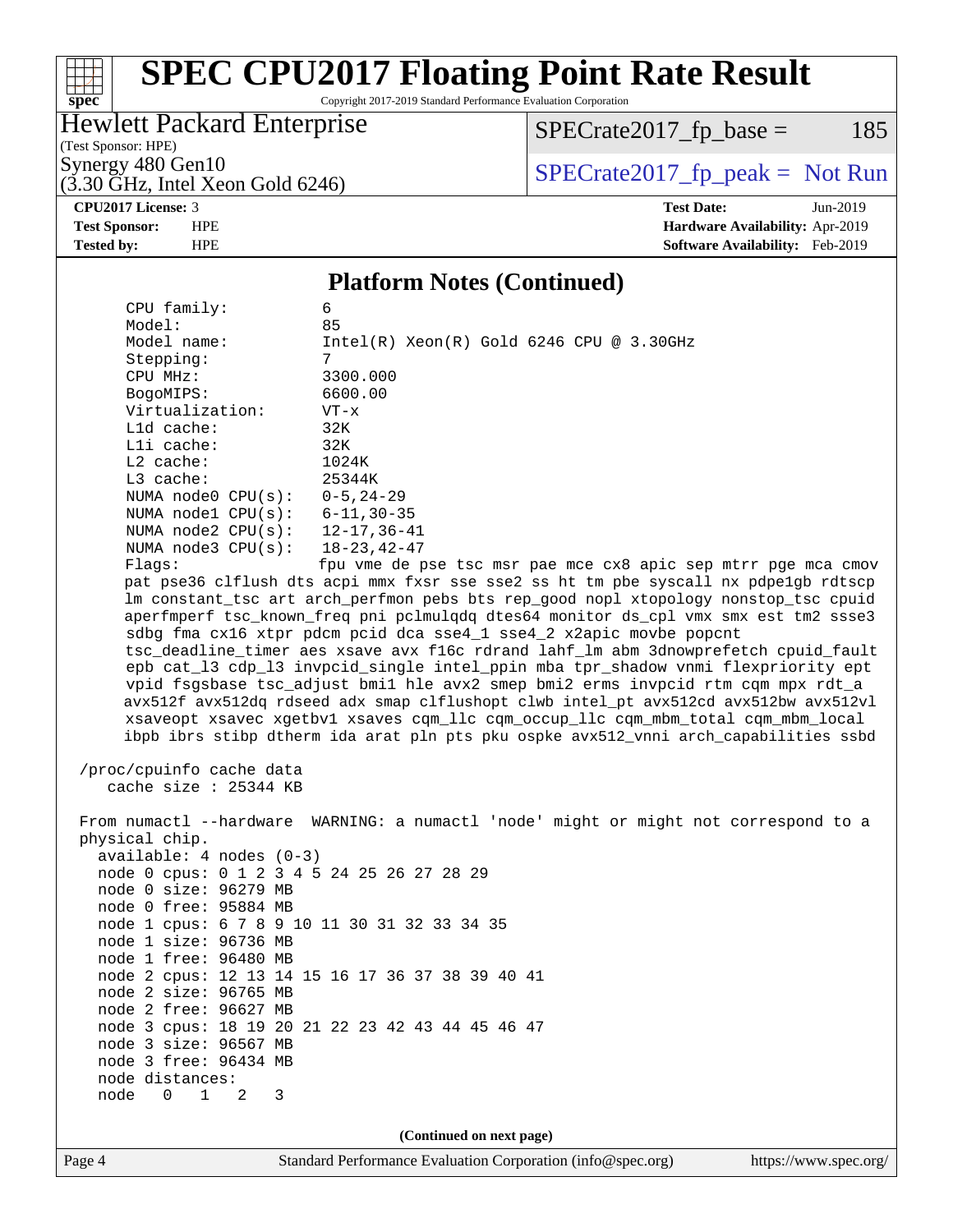| <b>SPEC CPU2017 Floating Point Rate Result</b><br>Copyright 2017-2019 Standard Performance Evaluation Corporation<br>spec <sup>®</sup>                                                                                                                                                                                                                                                                                              |                                                                                                     |  |  |  |  |  |
|-------------------------------------------------------------------------------------------------------------------------------------------------------------------------------------------------------------------------------------------------------------------------------------------------------------------------------------------------------------------------------------------------------------------------------------|-----------------------------------------------------------------------------------------------------|--|--|--|--|--|
| Hewlett Packard Enterprise<br>(Test Sponsor: HPE)                                                                                                                                                                                                                                                                                                                                                                                   | $SPECrate2017_fp\_base =$<br>185                                                                    |  |  |  |  |  |
| Synergy 480 Gen10<br>$(3.30 \text{ GHz}, \text{Intel Xeon Gold } 6246)$                                                                                                                                                                                                                                                                                                                                                             | $SPECTate2017$ _fp_peak = Not Run                                                                   |  |  |  |  |  |
| CPU <sub>2017</sub> License: 3<br><b>Test Sponsor:</b><br><b>HPE</b><br><b>Tested by:</b><br><b>HPE</b>                                                                                                                                                                                                                                                                                                                             | <b>Test Date:</b><br>Jun-2019<br>Hardware Availability: Apr-2019<br>Software Availability: Feb-2019 |  |  |  |  |  |
| <b>Platform Notes (Continued)</b>                                                                                                                                                                                                                                                                                                                                                                                                   |                                                                                                     |  |  |  |  |  |
| 0:<br>31 31<br>10<br>21<br>10 <sup>1</sup><br>31 31<br>1:<br>21<br>31<br>31<br>10 21<br>2:<br>3:<br>31<br>21<br>31<br>10<br>From /proc/meminfo<br>MemTotal:<br>395622196 kB                                                                                                                                                                                                                                                         |                                                                                                     |  |  |  |  |  |
| HugePages_Total:<br>0<br>Hugepagesize:<br>2048 kB                                                                                                                                                                                                                                                                                                                                                                                   |                                                                                                     |  |  |  |  |  |
| From /etc/*release* /etc/*version*<br>os-release:<br>NAME="SLES"<br>VERSION="15"<br>VERSION_ID="15"<br>PRETTY_NAME="SUSE Linux Enterprise Server 15"<br>ID="sles"<br>ID LIKE="suse"<br>$ANSI$ _COLOR=" $0:32$ "<br>$CPE\_NAME='cpe://o:suse: sles:15"$                                                                                                                                                                              |                                                                                                     |  |  |  |  |  |
| uname $-a$ :<br>Linux sy480g10-2 4.12.14-23-default #1 SMP Tue May 29 21:04:44 UTC 2018 (cd0437b)<br>x86_64 x86_64 x86_64 GNU/Linux                                                                                                                                                                                                                                                                                                 |                                                                                                     |  |  |  |  |  |
| Kernel self-reported vulnerability status:                                                                                                                                                                                                                                                                                                                                                                                          |                                                                                                     |  |  |  |  |  |
| CVE-2017-5754 (Meltdown):<br>Not affected<br>CVE-2017-5753 (Spectre variant 1): Mitigation: __user pointer sanitization<br>CVE-2017-5715 (Spectre variant 2): Mitigation: Indirect Branch Restricted Speculation,<br>IBPB, IBRS FW                                                                                                                                                                                                  |                                                                                                     |  |  |  |  |  |
| run-level 3 Jun 11 10:27                                                                                                                                                                                                                                                                                                                                                                                                            |                                                                                                     |  |  |  |  |  |
| SPEC is set to: /home/cpu2017_u2<br>Filesystem Type Size Used Avail Use% Mounted on<br>/dev/sdb2 btrfs 371G 92G 278G 25% /home                                                                                                                                                                                                                                                                                                      |                                                                                                     |  |  |  |  |  |
| Additional information from dmidecode follows. WARNING: Use caution when you interpret<br>this section. The 'dmidecode' program reads system data which is "intended to allow<br>hardware to be accurately determined", but the intent may not be met, as there are<br>frequent changes to hardware, firmware, and the "DMTF SMBIOS" standard.<br>BIOS HPE 142 04/18/2019<br>Memory:<br>24x UNKNOWN NOT AVAILABLE 16 GB 2 rank 2933 |                                                                                                     |  |  |  |  |  |
| (End of data from sysinfo program)                                                                                                                                                                                                                                                                                                                                                                                                  |                                                                                                     |  |  |  |  |  |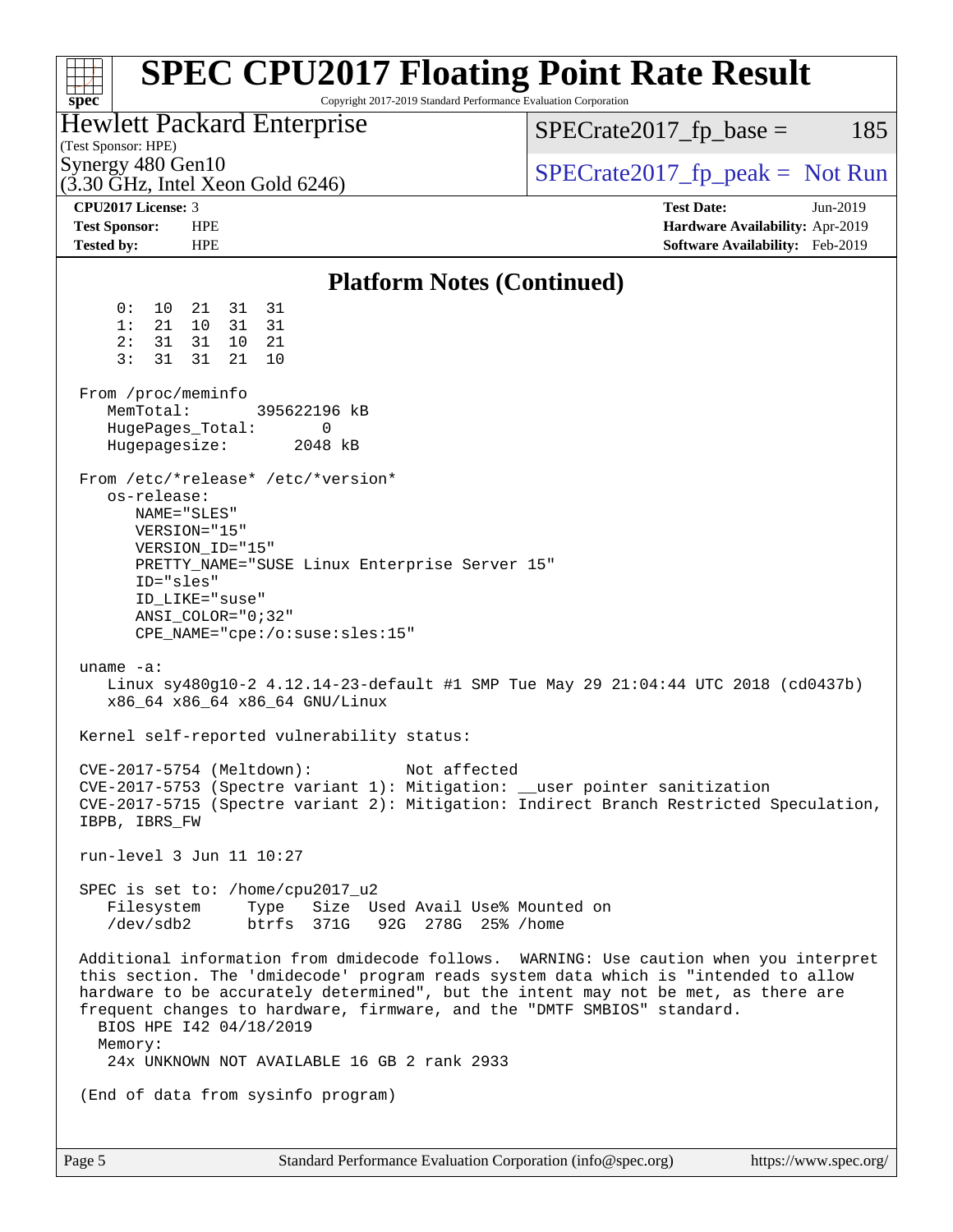#### $\pm$ **[spec](http://www.spec.org/)**

# **[SPEC CPU2017 Floating Point Rate Result](http://www.spec.org/auto/cpu2017/Docs/result-fields.html#SPECCPU2017FloatingPointRateResult)**

Copyright 2017-2019 Standard Performance Evaluation Corporation

### Hewlett Packard Enterprise

 $SPECrate2017_fp\_base = 185$ 

## (Test Sponsor: HPE)

 $(3.30 \text{ GHz}, \text{Intel Xeon Gold } 6246)$ 

Synergy 480 Gen10<br>  $\begin{array}{r} \text{SPECTate2017\_fp\_peak = Not Run} \\ \text{SPECTate2017\_fp\_peak = Not Run} \end{array}$ 

**[Tested by:](http://www.spec.org/auto/cpu2017/Docs/result-fields.html#Testedby)** HPE **[Software Availability:](http://www.spec.org/auto/cpu2017/Docs/result-fields.html#SoftwareAvailability)** Feb-2019

**[CPU2017 License:](http://www.spec.org/auto/cpu2017/Docs/result-fields.html#CPU2017License)** 3 **[Test Date:](http://www.spec.org/auto/cpu2017/Docs/result-fields.html#TestDate)** Jun-2019 **[Test Sponsor:](http://www.spec.org/auto/cpu2017/Docs/result-fields.html#TestSponsor)** HPE **[Hardware Availability:](http://www.spec.org/auto/cpu2017/Docs/result-fields.html#HardwareAvailability)** Apr-2019

#### **[Compiler Version Notes](http://www.spec.org/auto/cpu2017/Docs/result-fields.html#CompilerVersionNotes)**

| $CC$ 519.1bm_r(base) 538.imagick_r(base) 544.nab_r(base)                                                                                                                                                                                                                                                                                                                                                                                                                                                                                                             |
|----------------------------------------------------------------------------------------------------------------------------------------------------------------------------------------------------------------------------------------------------------------------------------------------------------------------------------------------------------------------------------------------------------------------------------------------------------------------------------------------------------------------------------------------------------------------|
| Intel(R) C Intel(R) 64 Compiler for applications running on Intel(R) 64,<br>Version 19.0.2.187 Build 20190117                                                                                                                                                                                                                                                                                                                                                                                                                                                        |
| Copyright (C) 1985-2019 Intel Corporation. All rights reserved.                                                                                                                                                                                                                                                                                                                                                                                                                                                                                                      |
| CXXC 508.namd_r(base) 510.parest_r(base)                                                                                                                                                                                                                                                                                                                                                                                                                                                                                                                             |
| Intel(R) $C++$ Intel(R) 64 Compiler for applications running on Intel(R) 64,<br>Version 19.0.2.187 Build 20190117<br>Copyright (C) 1985-2019 Intel Corporation. All rights reserved.                                                                                                                                                                                                                                                                                                                                                                                 |
| $CC$ 511.povray_r(base) 526.blender_r(base)                                                                                                                                                                                                                                                                                                                                                                                                                                                                                                                          |
| Intel(R) $C++$ Intel(R) 64 Compiler for applications running on Intel(R) 64,<br>Version 19.0.2.187 Build 20190117<br>Copyright (C) 1985-2019 Intel Corporation. All rights reserved.<br>Intel(R) C Intel(R) 64 Compiler for applications running on Intel(R) 64,<br>Version 19.0.2.187 Build 20190117<br>Copyright (C) 1985-2019 Intel Corporation. All rights reserved.<br>--------------------------------                                                                                                                                                         |
| FC 507.cactuBSSN r(base)                                                                                                                                                                                                                                                                                                                                                                                                                                                                                                                                             |
| Intel(R) $C++$ Intel(R) 64 Compiler for applications running on Intel(R) 64,<br>Version 19.0.2.187 Build 20190117<br>Copyright (C) 1985-2019 Intel Corporation. All rights reserved.<br>Intel(R) C Intel(R) 64 Compiler for applications running on Intel(R) 64,<br>Version 19.0.2.187 Build 20190117<br>Copyright (C) 1985-2019 Intel Corporation. All rights reserved.<br>$Intel(R)$ Fortran Intel(R) 64 Compiler for applications running on Intel(R)<br>64, Version 19.0.2.187 Build 20190117<br>Copyright (C) 1985-2019 Intel Corporation. All rights reserved. |
| $503.bwaves_r(base) 549.fotonik3d_r(base) 554.rows_r(base)$<br>FC                                                                                                                                                                                                                                                                                                                                                                                                                                                                                                    |
| $Intel(R)$ Fortran Intel(R) 64 Compiler for applications running on Intel(R)<br>64, Version 19.0.2.187 Build 20190117<br>Copyright (C) 1985-2019 Intel Corporation.<br>All rights reserved.                                                                                                                                                                                                                                                                                                                                                                          |
| (Continued on next page)                                                                                                                                                                                                                                                                                                                                                                                                                                                                                                                                             |
| Standard Performance Evaluation Corporation (info@spec.org)<br>Page 6<br>https://www.spec.org/                                                                                                                                                                                                                                                                                                                                                                                                                                                                       |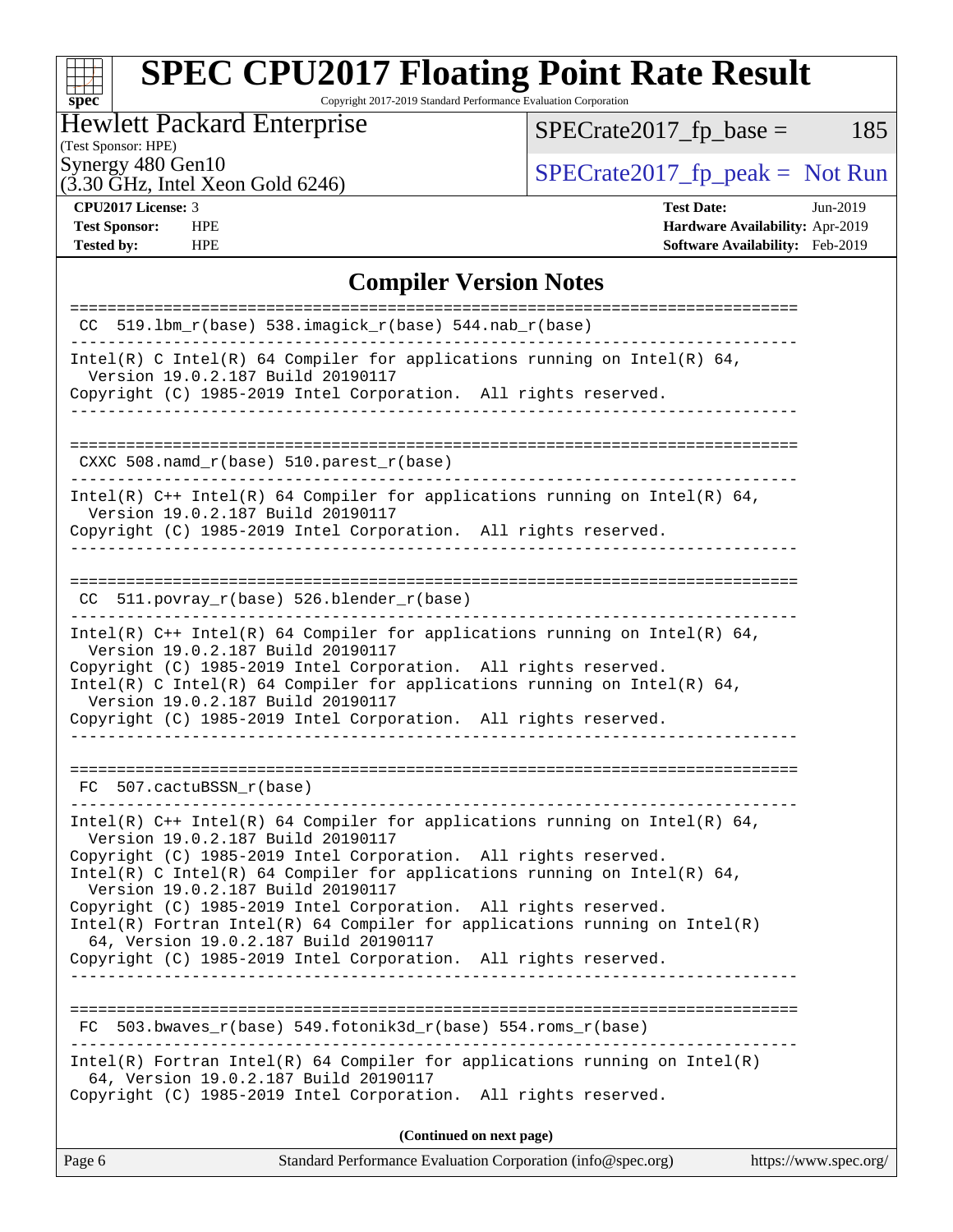#### **[SPEC CPU2017 Floating Point Rate Result](http://www.spec.org/auto/cpu2017/Docs/result-fields.html#SPECCPU2017FloatingPointRateResult)** a tim **[spec](http://www.spec.org/)** Copyright 2017-2019 Standard Performance Evaluation Corporation

#### Hewlett Packard Enterprise

 $SPECTate2017<sub>fr</sub> base = 185$ 

(Test Sponsor: HPE)

Synergy 480 Gen10  $S^{perg}$  [SPECrate2017\\_fp\\_peak =](http://www.spec.org/auto/cpu2017/Docs/result-fields.html#SPECrate2017fppeak) Not Run

 $(3.30 \text{ GHz}, \text{Intel Xeon}$  Gold 6246)

**[CPU2017 License:](http://www.spec.org/auto/cpu2017/Docs/result-fields.html#CPU2017License)** 3 **[Test Date:](http://www.spec.org/auto/cpu2017/Docs/result-fields.html#TestDate)** Jun-2019 **[Test Sponsor:](http://www.spec.org/auto/cpu2017/Docs/result-fields.html#TestSponsor)** HPE **[Hardware Availability:](http://www.spec.org/auto/cpu2017/Docs/result-fields.html#HardwareAvailability)** Apr-2019 **[Tested by:](http://www.spec.org/auto/cpu2017/Docs/result-fields.html#Testedby)** HPE **[Software Availability:](http://www.spec.org/auto/cpu2017/Docs/result-fields.html#SoftwareAvailability)** Feb-2019

### **[Compiler Version Notes \(Continued\)](http://www.spec.org/auto/cpu2017/Docs/result-fields.html#CompilerVersionNotes)**

==============================================================================  $CC$  521.wrf $r(base)$  527.cam $4$  $r(base)$ 

------------------------------------------------------------------------------ Intel(R) Fortran Intel(R) 64 Compiler for applications running on Intel(R) 64, Version 19.0.2.187 Build 20190117 Copyright (C) 1985-2019 Intel Corporation. All rights reserved. Intel(R) C Intel(R) 64 Compiler for applications running on Intel(R) 64, Version 19.0.2.187 Build 20190117 Copyright (C) 1985-2019 Intel Corporation. All rights reserved. ------------------------------------------------------------------------------

------------------------------------------------------------------------------

## **[Base Compiler Invocation](http://www.spec.org/auto/cpu2017/Docs/result-fields.html#BaseCompilerInvocation)**

[C benchmarks](http://www.spec.org/auto/cpu2017/Docs/result-fields.html#Cbenchmarks): [icc -m64 -std=c11](http://www.spec.org/cpu2017/results/res2019q3/cpu2017-20190624-15609.flags.html#user_CCbase_intel_icc_64bit_c11_33ee0cdaae7deeeab2a9725423ba97205ce30f63b9926c2519791662299b76a0318f32ddfffdc46587804de3178b4f9328c46fa7c2b0cd779d7a61945c91cd35)

[C++ benchmarks:](http://www.spec.org/auto/cpu2017/Docs/result-fields.html#CXXbenchmarks) [icpc -m64](http://www.spec.org/cpu2017/results/res2019q3/cpu2017-20190624-15609.flags.html#user_CXXbase_intel_icpc_64bit_4ecb2543ae3f1412ef961e0650ca070fec7b7afdcd6ed48761b84423119d1bf6bdf5cad15b44d48e7256388bc77273b966e5eb805aefd121eb22e9299b2ec9d9)

[Fortran benchmarks](http://www.spec.org/auto/cpu2017/Docs/result-fields.html#Fortranbenchmarks): [ifort -m64](http://www.spec.org/cpu2017/results/res2019q3/cpu2017-20190624-15609.flags.html#user_FCbase_intel_ifort_64bit_24f2bb282fbaeffd6157abe4f878425411749daecae9a33200eee2bee2fe76f3b89351d69a8130dd5949958ce389cf37ff59a95e7a40d588e8d3a57e0c3fd751)

[Benchmarks using both Fortran and C](http://www.spec.org/auto/cpu2017/Docs/result-fields.html#BenchmarksusingbothFortranandC): [ifort -m64](http://www.spec.org/cpu2017/results/res2019q3/cpu2017-20190624-15609.flags.html#user_CC_FCbase_intel_ifort_64bit_24f2bb282fbaeffd6157abe4f878425411749daecae9a33200eee2bee2fe76f3b89351d69a8130dd5949958ce389cf37ff59a95e7a40d588e8d3a57e0c3fd751) [icc -m64 -std=c11](http://www.spec.org/cpu2017/results/res2019q3/cpu2017-20190624-15609.flags.html#user_CC_FCbase_intel_icc_64bit_c11_33ee0cdaae7deeeab2a9725423ba97205ce30f63b9926c2519791662299b76a0318f32ddfffdc46587804de3178b4f9328c46fa7c2b0cd779d7a61945c91cd35)

[Benchmarks using both C and C++](http://www.spec.org/auto/cpu2017/Docs/result-fields.html#BenchmarksusingbothCandCXX): [icpc -m64](http://www.spec.org/cpu2017/results/res2019q3/cpu2017-20190624-15609.flags.html#user_CC_CXXbase_intel_icpc_64bit_4ecb2543ae3f1412ef961e0650ca070fec7b7afdcd6ed48761b84423119d1bf6bdf5cad15b44d48e7256388bc77273b966e5eb805aefd121eb22e9299b2ec9d9) [icc -m64 -std=c11](http://www.spec.org/cpu2017/results/res2019q3/cpu2017-20190624-15609.flags.html#user_CC_CXXbase_intel_icc_64bit_c11_33ee0cdaae7deeeab2a9725423ba97205ce30f63b9926c2519791662299b76a0318f32ddfffdc46587804de3178b4f9328c46fa7c2b0cd779d7a61945c91cd35)

[Benchmarks using Fortran, C, and C++:](http://www.spec.org/auto/cpu2017/Docs/result-fields.html#BenchmarksusingFortranCandCXX) [icpc -m64](http://www.spec.org/cpu2017/results/res2019q3/cpu2017-20190624-15609.flags.html#user_CC_CXX_FCbase_intel_icpc_64bit_4ecb2543ae3f1412ef961e0650ca070fec7b7afdcd6ed48761b84423119d1bf6bdf5cad15b44d48e7256388bc77273b966e5eb805aefd121eb22e9299b2ec9d9) [icc -m64 -std=c11](http://www.spec.org/cpu2017/results/res2019q3/cpu2017-20190624-15609.flags.html#user_CC_CXX_FCbase_intel_icc_64bit_c11_33ee0cdaae7deeeab2a9725423ba97205ce30f63b9926c2519791662299b76a0318f32ddfffdc46587804de3178b4f9328c46fa7c2b0cd779d7a61945c91cd35) [ifort -m64](http://www.spec.org/cpu2017/results/res2019q3/cpu2017-20190624-15609.flags.html#user_CC_CXX_FCbase_intel_ifort_64bit_24f2bb282fbaeffd6157abe4f878425411749daecae9a33200eee2bee2fe76f3b89351d69a8130dd5949958ce389cf37ff59a95e7a40d588e8d3a57e0c3fd751)

# **[Base Portability Flags](http://www.spec.org/auto/cpu2017/Docs/result-fields.html#BasePortabilityFlags)**

 503.bwaves\_r: [-DSPEC\\_LP64](http://www.spec.org/cpu2017/results/res2019q3/cpu2017-20190624-15609.flags.html#suite_basePORTABILITY503_bwaves_r_DSPEC_LP64) 507.cactuBSSN\_r: [-DSPEC\\_LP64](http://www.spec.org/cpu2017/results/res2019q3/cpu2017-20190624-15609.flags.html#suite_basePORTABILITY507_cactuBSSN_r_DSPEC_LP64) 508.namd\_r: [-DSPEC\\_LP64](http://www.spec.org/cpu2017/results/res2019q3/cpu2017-20190624-15609.flags.html#suite_basePORTABILITY508_namd_r_DSPEC_LP64) 510.parest\_r: [-DSPEC\\_LP64](http://www.spec.org/cpu2017/results/res2019q3/cpu2017-20190624-15609.flags.html#suite_basePORTABILITY510_parest_r_DSPEC_LP64) 511.povray\_r: [-DSPEC\\_LP64](http://www.spec.org/cpu2017/results/res2019q3/cpu2017-20190624-15609.flags.html#suite_basePORTABILITY511_povray_r_DSPEC_LP64) 519.lbm\_r: [-DSPEC\\_LP64](http://www.spec.org/cpu2017/results/res2019q3/cpu2017-20190624-15609.flags.html#suite_basePORTABILITY519_lbm_r_DSPEC_LP64) 521.wrf\_r: [-DSPEC\\_LP64](http://www.spec.org/cpu2017/results/res2019q3/cpu2017-20190624-15609.flags.html#suite_basePORTABILITY521_wrf_r_DSPEC_LP64) [-DSPEC\\_CASE\\_FLAG](http://www.spec.org/cpu2017/results/res2019q3/cpu2017-20190624-15609.flags.html#b521.wrf_r_baseCPORTABILITY_DSPEC_CASE_FLAG) [-convert big\\_endian](http://www.spec.org/cpu2017/results/res2019q3/cpu2017-20190624-15609.flags.html#user_baseFPORTABILITY521_wrf_r_convert_big_endian_c3194028bc08c63ac5d04de18c48ce6d347e4e562e8892b8bdbdc0214820426deb8554edfa529a3fb25a586e65a3d812c835984020483e7e73212c4d31a38223) 526.blender\_r: [-DSPEC\\_LP64](http://www.spec.org/cpu2017/results/res2019q3/cpu2017-20190624-15609.flags.html#suite_basePORTABILITY526_blender_r_DSPEC_LP64) [-DSPEC\\_LINUX](http://www.spec.org/cpu2017/results/res2019q3/cpu2017-20190624-15609.flags.html#b526.blender_r_baseCPORTABILITY_DSPEC_LINUX) [-funsigned-char](http://www.spec.org/cpu2017/results/res2019q3/cpu2017-20190624-15609.flags.html#user_baseCPORTABILITY526_blender_r_force_uchar_40c60f00ab013830e2dd6774aeded3ff59883ba5a1fc5fc14077f794d777847726e2a5858cbc7672e36e1b067e7e5c1d9a74f7176df07886a243d7cc18edfe67)

**(Continued on next page)**

Page 7 Standard Performance Evaluation Corporation [\(info@spec.org\)](mailto:info@spec.org) <https://www.spec.org/>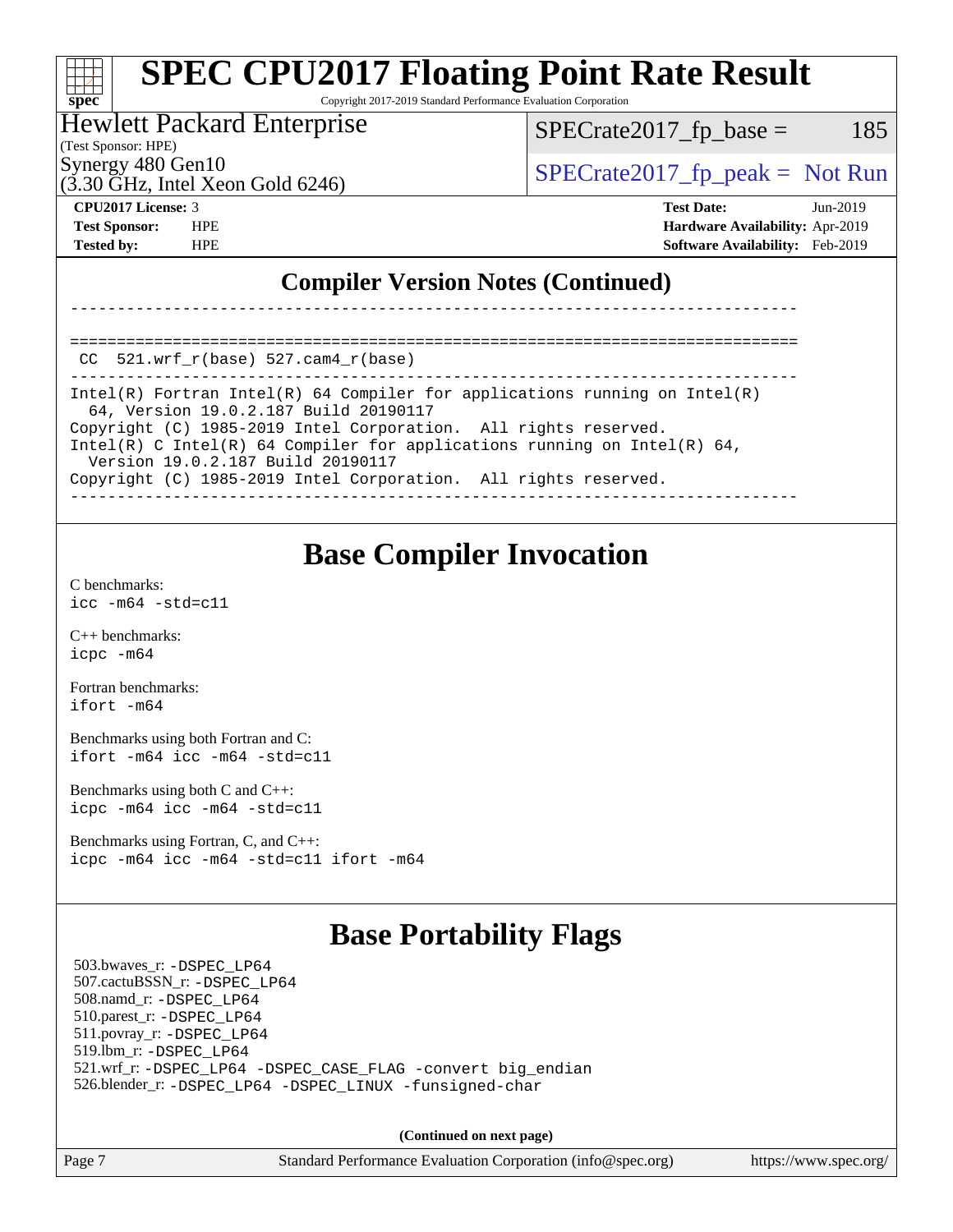#### $+\!+\!$ **[spec](http://www.spec.org/)**

# **[SPEC CPU2017 Floating Point Rate Result](http://www.spec.org/auto/cpu2017/Docs/result-fields.html#SPECCPU2017FloatingPointRateResult)**

Copyright 2017-2019 Standard Performance Evaluation Corporation

### Hewlett Packard Enterprise

 $SPECTate2017<sub>fr</sub> base = 185$ 

(Test Sponsor: HPE)

 $(3.30 \text{ GHz}, \text{Intel Xeon}$  Gold 6246)

Synergy 480 Gen10<br>  $SPECrate2017$  fp\_peak = Not Run

[C benchmarks](http://www.spec.org/auto/cpu2017/Docs/result-fields.html#Cbenchmarks):

**[CPU2017 License:](http://www.spec.org/auto/cpu2017/Docs/result-fields.html#CPU2017License)** 3 **[Test Date:](http://www.spec.org/auto/cpu2017/Docs/result-fields.html#TestDate)** Jun-2019 **[Test Sponsor:](http://www.spec.org/auto/cpu2017/Docs/result-fields.html#TestSponsor)** HPE **[Hardware Availability:](http://www.spec.org/auto/cpu2017/Docs/result-fields.html#HardwareAvailability)** Apr-2019 **[Tested by:](http://www.spec.org/auto/cpu2017/Docs/result-fields.html#Testedby)** HPE **[Software Availability:](http://www.spec.org/auto/cpu2017/Docs/result-fields.html#SoftwareAvailability)** Feb-2019

# **[Base Portability Flags \(Continued\)](http://www.spec.org/auto/cpu2017/Docs/result-fields.html#BasePortabilityFlags)**

 527.cam4\_r: [-DSPEC\\_LP64](http://www.spec.org/cpu2017/results/res2019q3/cpu2017-20190624-15609.flags.html#suite_basePORTABILITY527_cam4_r_DSPEC_LP64) [-DSPEC\\_CASE\\_FLAG](http://www.spec.org/cpu2017/results/res2019q3/cpu2017-20190624-15609.flags.html#b527.cam4_r_baseCPORTABILITY_DSPEC_CASE_FLAG) 538.imagick\_r: [-DSPEC\\_LP64](http://www.spec.org/cpu2017/results/res2019q3/cpu2017-20190624-15609.flags.html#suite_basePORTABILITY538_imagick_r_DSPEC_LP64) 544.nab\_r: [-DSPEC\\_LP64](http://www.spec.org/cpu2017/results/res2019q3/cpu2017-20190624-15609.flags.html#suite_basePORTABILITY544_nab_r_DSPEC_LP64) 549.fotonik3d\_r: [-DSPEC\\_LP64](http://www.spec.org/cpu2017/results/res2019q3/cpu2017-20190624-15609.flags.html#suite_basePORTABILITY549_fotonik3d_r_DSPEC_LP64) 554.roms\_r: [-DSPEC\\_LP64](http://www.spec.org/cpu2017/results/res2019q3/cpu2017-20190624-15609.flags.html#suite_basePORTABILITY554_roms_r_DSPEC_LP64)

# **[Base Optimization Flags](http://www.spec.org/auto/cpu2017/Docs/result-fields.html#BaseOptimizationFlags)**

[-xCORE-AVX2](http://www.spec.org/cpu2017/results/res2019q3/cpu2017-20190624-15609.flags.html#user_CCbase_f-xCORE-AVX2) [-ipo](http://www.spec.org/cpu2017/results/res2019q3/cpu2017-20190624-15609.flags.html#user_CCbase_f-ipo) [-O3](http://www.spec.org/cpu2017/results/res2019q3/cpu2017-20190624-15609.flags.html#user_CCbase_f-O3) [-no-prec-div](http://www.spec.org/cpu2017/results/res2019q3/cpu2017-20190624-15609.flags.html#user_CCbase_f-no-prec-div) [-qopt-prefetch](http://www.spec.org/cpu2017/results/res2019q3/cpu2017-20190624-15609.flags.html#user_CCbase_f-qopt-prefetch) [-ffinite-math-only](http://www.spec.org/cpu2017/results/res2019q3/cpu2017-20190624-15609.flags.html#user_CCbase_f_finite_math_only_cb91587bd2077682c4b38af759c288ed7c732db004271a9512da14a4f8007909a5f1427ecbf1a0fb78ff2a814402c6114ac565ca162485bbcae155b5e4258871) [-qopt-mem-layout-trans=4](http://www.spec.org/cpu2017/results/res2019q3/cpu2017-20190624-15609.flags.html#user_CCbase_f-qopt-mem-layout-trans_fa39e755916c150a61361b7846f310bcdf6f04e385ef281cadf3647acec3f0ae266d1a1d22d972a7087a248fd4e6ca390a3634700869573d231a252c784941a8) [C++ benchmarks:](http://www.spec.org/auto/cpu2017/Docs/result-fields.html#CXXbenchmarks) [-xCORE-AVX2](http://www.spec.org/cpu2017/results/res2019q3/cpu2017-20190624-15609.flags.html#user_CXXbase_f-xCORE-AVX2) [-ipo](http://www.spec.org/cpu2017/results/res2019q3/cpu2017-20190624-15609.flags.html#user_CXXbase_f-ipo) [-O3](http://www.spec.org/cpu2017/results/res2019q3/cpu2017-20190624-15609.flags.html#user_CXXbase_f-O3) [-no-prec-div](http://www.spec.org/cpu2017/results/res2019q3/cpu2017-20190624-15609.flags.html#user_CXXbase_f-no-prec-div) [-qopt-prefetch](http://www.spec.org/cpu2017/results/res2019q3/cpu2017-20190624-15609.flags.html#user_CXXbase_f-qopt-prefetch) [-ffinite-math-only](http://www.spec.org/cpu2017/results/res2019q3/cpu2017-20190624-15609.flags.html#user_CXXbase_f_finite_math_only_cb91587bd2077682c4b38af759c288ed7c732db004271a9512da14a4f8007909a5f1427ecbf1a0fb78ff2a814402c6114ac565ca162485bbcae155b5e4258871) [-qopt-mem-layout-trans=4](http://www.spec.org/cpu2017/results/res2019q3/cpu2017-20190624-15609.flags.html#user_CXXbase_f-qopt-mem-layout-trans_fa39e755916c150a61361b7846f310bcdf6f04e385ef281cadf3647acec3f0ae266d1a1d22d972a7087a248fd4e6ca390a3634700869573d231a252c784941a8)

[Fortran benchmarks](http://www.spec.org/auto/cpu2017/Docs/result-fields.html#Fortranbenchmarks): [-xCORE-AVX2](http://www.spec.org/cpu2017/results/res2019q3/cpu2017-20190624-15609.flags.html#user_FCbase_f-xCORE-AVX2) [-ipo](http://www.spec.org/cpu2017/results/res2019q3/cpu2017-20190624-15609.flags.html#user_FCbase_f-ipo) [-O3](http://www.spec.org/cpu2017/results/res2019q3/cpu2017-20190624-15609.flags.html#user_FCbase_f-O3) [-no-prec-div](http://www.spec.org/cpu2017/results/res2019q3/cpu2017-20190624-15609.flags.html#user_FCbase_f-no-prec-div) [-qopt-prefetch](http://www.spec.org/cpu2017/results/res2019q3/cpu2017-20190624-15609.flags.html#user_FCbase_f-qopt-prefetch) [-ffinite-math-only](http://www.spec.org/cpu2017/results/res2019q3/cpu2017-20190624-15609.flags.html#user_FCbase_f_finite_math_only_cb91587bd2077682c4b38af759c288ed7c732db004271a9512da14a4f8007909a5f1427ecbf1a0fb78ff2a814402c6114ac565ca162485bbcae155b5e4258871) [-qopt-mem-layout-trans=4](http://www.spec.org/cpu2017/results/res2019q3/cpu2017-20190624-15609.flags.html#user_FCbase_f-qopt-mem-layout-trans_fa39e755916c150a61361b7846f310bcdf6f04e385ef281cadf3647acec3f0ae266d1a1d22d972a7087a248fd4e6ca390a3634700869573d231a252c784941a8) [-auto](http://www.spec.org/cpu2017/results/res2019q3/cpu2017-20190624-15609.flags.html#user_FCbase_f-auto) [-nostandard-realloc-lhs](http://www.spec.org/cpu2017/results/res2019q3/cpu2017-20190624-15609.flags.html#user_FCbase_f_2003_std_realloc_82b4557e90729c0f113870c07e44d33d6f5a304b4f63d4c15d2d0f1fab99f5daaed73bdb9275d9ae411527f28b936061aa8b9c8f2d63842963b95c9dd6426b8a) [-align array32byte](http://www.spec.org/cpu2017/results/res2019q3/cpu2017-20190624-15609.flags.html#user_FCbase_align_array32byte_b982fe038af199962ba9a80c053b8342c548c85b40b8e86eb3cc33dee0d7986a4af373ac2d51c3f7cf710a18d62fdce2948f201cd044323541f22fc0fffc51b6)

[Benchmarks using both Fortran and C](http://www.spec.org/auto/cpu2017/Docs/result-fields.html#BenchmarksusingbothFortranandC): [-xCORE-AVX2](http://www.spec.org/cpu2017/results/res2019q3/cpu2017-20190624-15609.flags.html#user_CC_FCbase_f-xCORE-AVX2) [-ipo](http://www.spec.org/cpu2017/results/res2019q3/cpu2017-20190624-15609.flags.html#user_CC_FCbase_f-ipo) [-O3](http://www.spec.org/cpu2017/results/res2019q3/cpu2017-20190624-15609.flags.html#user_CC_FCbase_f-O3) [-no-prec-div](http://www.spec.org/cpu2017/results/res2019q3/cpu2017-20190624-15609.flags.html#user_CC_FCbase_f-no-prec-div) [-qopt-prefetch](http://www.spec.org/cpu2017/results/res2019q3/cpu2017-20190624-15609.flags.html#user_CC_FCbase_f-qopt-prefetch) [-ffinite-math-only](http://www.spec.org/cpu2017/results/res2019q3/cpu2017-20190624-15609.flags.html#user_CC_FCbase_f_finite_math_only_cb91587bd2077682c4b38af759c288ed7c732db004271a9512da14a4f8007909a5f1427ecbf1a0fb78ff2a814402c6114ac565ca162485bbcae155b5e4258871) [-qopt-mem-layout-trans=4](http://www.spec.org/cpu2017/results/res2019q3/cpu2017-20190624-15609.flags.html#user_CC_FCbase_f-qopt-mem-layout-trans_fa39e755916c150a61361b7846f310bcdf6f04e385ef281cadf3647acec3f0ae266d1a1d22d972a7087a248fd4e6ca390a3634700869573d231a252c784941a8) [-auto](http://www.spec.org/cpu2017/results/res2019q3/cpu2017-20190624-15609.flags.html#user_CC_FCbase_f-auto) [-nostandard-realloc-lhs](http://www.spec.org/cpu2017/results/res2019q3/cpu2017-20190624-15609.flags.html#user_CC_FCbase_f_2003_std_realloc_82b4557e90729c0f113870c07e44d33d6f5a304b4f63d4c15d2d0f1fab99f5daaed73bdb9275d9ae411527f28b936061aa8b9c8f2d63842963b95c9dd6426b8a) [-align array32byte](http://www.spec.org/cpu2017/results/res2019q3/cpu2017-20190624-15609.flags.html#user_CC_FCbase_align_array32byte_b982fe038af199962ba9a80c053b8342c548c85b40b8e86eb3cc33dee0d7986a4af373ac2d51c3f7cf710a18d62fdce2948f201cd044323541f22fc0fffc51b6)

[Benchmarks using both C and C++](http://www.spec.org/auto/cpu2017/Docs/result-fields.html#BenchmarksusingbothCandCXX): [-xCORE-AVX2](http://www.spec.org/cpu2017/results/res2019q3/cpu2017-20190624-15609.flags.html#user_CC_CXXbase_f-xCORE-AVX2) [-ipo](http://www.spec.org/cpu2017/results/res2019q3/cpu2017-20190624-15609.flags.html#user_CC_CXXbase_f-ipo) [-O3](http://www.spec.org/cpu2017/results/res2019q3/cpu2017-20190624-15609.flags.html#user_CC_CXXbase_f-O3) [-no-prec-div](http://www.spec.org/cpu2017/results/res2019q3/cpu2017-20190624-15609.flags.html#user_CC_CXXbase_f-no-prec-div) [-qopt-prefetch](http://www.spec.org/cpu2017/results/res2019q3/cpu2017-20190624-15609.flags.html#user_CC_CXXbase_f-qopt-prefetch) [-ffinite-math-only](http://www.spec.org/cpu2017/results/res2019q3/cpu2017-20190624-15609.flags.html#user_CC_CXXbase_f_finite_math_only_cb91587bd2077682c4b38af759c288ed7c732db004271a9512da14a4f8007909a5f1427ecbf1a0fb78ff2a814402c6114ac565ca162485bbcae155b5e4258871) [-qopt-mem-layout-trans=4](http://www.spec.org/cpu2017/results/res2019q3/cpu2017-20190624-15609.flags.html#user_CC_CXXbase_f-qopt-mem-layout-trans_fa39e755916c150a61361b7846f310bcdf6f04e385ef281cadf3647acec3f0ae266d1a1d22d972a7087a248fd4e6ca390a3634700869573d231a252c784941a8)

[Benchmarks using Fortran, C, and C++:](http://www.spec.org/auto/cpu2017/Docs/result-fields.html#BenchmarksusingFortranCandCXX) [-xCORE-AVX2](http://www.spec.org/cpu2017/results/res2019q3/cpu2017-20190624-15609.flags.html#user_CC_CXX_FCbase_f-xCORE-AVX2) [-ipo](http://www.spec.org/cpu2017/results/res2019q3/cpu2017-20190624-15609.flags.html#user_CC_CXX_FCbase_f-ipo) [-O3](http://www.spec.org/cpu2017/results/res2019q3/cpu2017-20190624-15609.flags.html#user_CC_CXX_FCbase_f-O3) [-no-prec-div](http://www.spec.org/cpu2017/results/res2019q3/cpu2017-20190624-15609.flags.html#user_CC_CXX_FCbase_f-no-prec-div) [-qopt-prefetch](http://www.spec.org/cpu2017/results/res2019q3/cpu2017-20190624-15609.flags.html#user_CC_CXX_FCbase_f-qopt-prefetch) [-ffinite-math-only](http://www.spec.org/cpu2017/results/res2019q3/cpu2017-20190624-15609.flags.html#user_CC_CXX_FCbase_f_finite_math_only_cb91587bd2077682c4b38af759c288ed7c732db004271a9512da14a4f8007909a5f1427ecbf1a0fb78ff2a814402c6114ac565ca162485bbcae155b5e4258871) [-qopt-mem-layout-trans=4](http://www.spec.org/cpu2017/results/res2019q3/cpu2017-20190624-15609.flags.html#user_CC_CXX_FCbase_f-qopt-mem-layout-trans_fa39e755916c150a61361b7846f310bcdf6f04e385ef281cadf3647acec3f0ae266d1a1d22d972a7087a248fd4e6ca390a3634700869573d231a252c784941a8) [-auto](http://www.spec.org/cpu2017/results/res2019q3/cpu2017-20190624-15609.flags.html#user_CC_CXX_FCbase_f-auto) [-nostandard-realloc-lhs](http://www.spec.org/cpu2017/results/res2019q3/cpu2017-20190624-15609.flags.html#user_CC_CXX_FCbase_f_2003_std_realloc_82b4557e90729c0f113870c07e44d33d6f5a304b4f63d4c15d2d0f1fab99f5daaed73bdb9275d9ae411527f28b936061aa8b9c8f2d63842963b95c9dd6426b8a) [-align array32byte](http://www.spec.org/cpu2017/results/res2019q3/cpu2017-20190624-15609.flags.html#user_CC_CXX_FCbase_align_array32byte_b982fe038af199962ba9a80c053b8342c548c85b40b8e86eb3cc33dee0d7986a4af373ac2d51c3f7cf710a18d62fdce2948f201cd044323541f22fc0fffc51b6)

The flags files that were used to format this result can be browsed at <http://www.spec.org/cpu2017/flags/Intel-ic18.0-official-linux64.2019-04-02.html> <http://www.spec.org/cpu2017/flags/HPE-Platform-Flags-Intel-V1.2-CLX-revB.html>

You can also download the XML flags sources by saving the following links: <http://www.spec.org/cpu2017/flags/Intel-ic18.0-official-linux64.2019-04-02.xml> <http://www.spec.org/cpu2017/flags/HPE-Platform-Flags-Intel-V1.2-CLX-revB.xml>